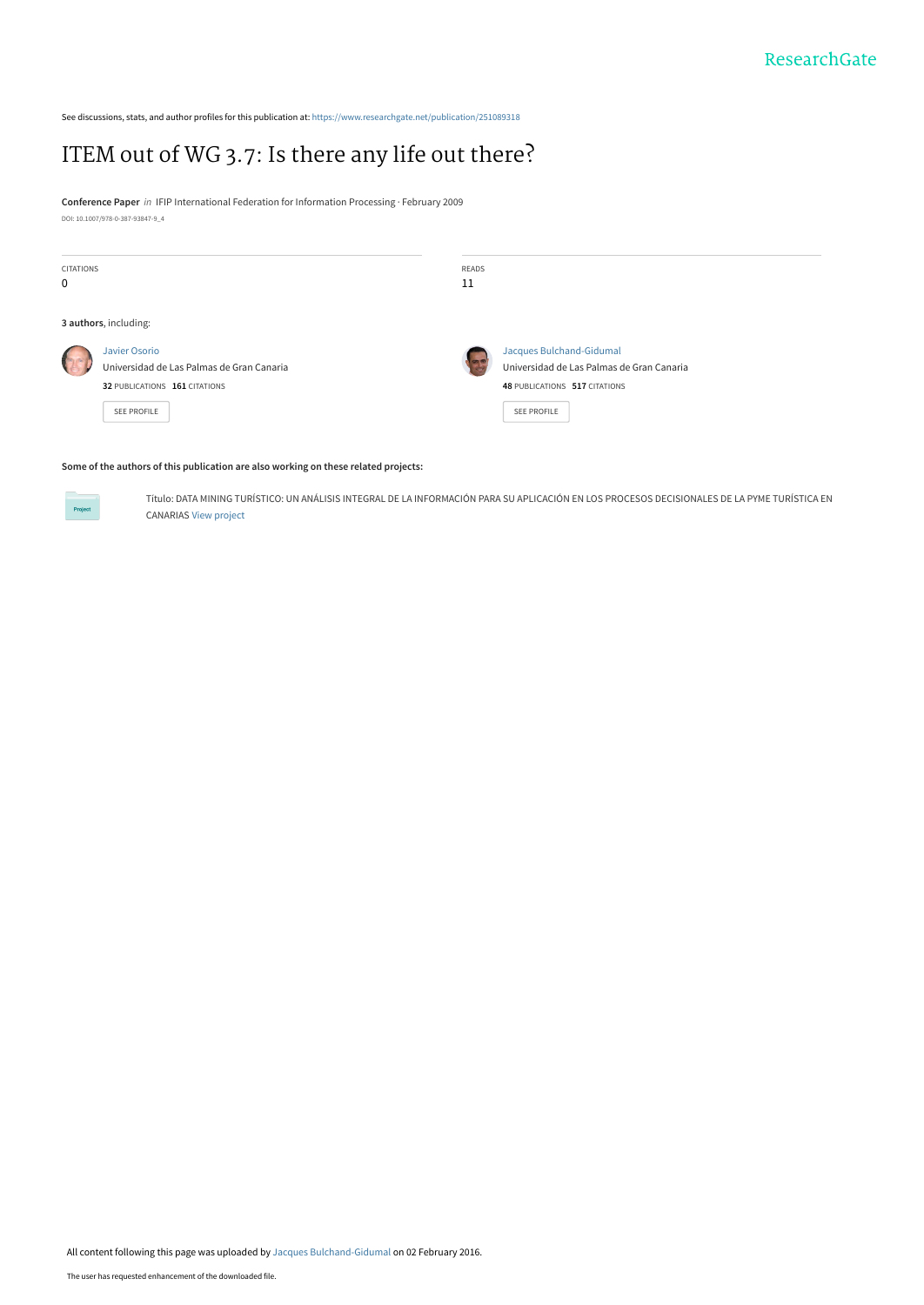## **ITEM out of WG 3.7**

*Is there any life out there?* 

Javier Osorio, Jacques Bulchand and Jorge Rodriguez *Las Palmas de Gran Canaria University, Spain* 

- **Abstract:** At the IFIP WG 3.7's Working Conference two years ago, we presented a paper offering a classification of the Group's published works by research topics and methodologies. The scope was exclusively internal and some conclusions about the output and future challenges were suggested. We now focus our attention externally, exploring the overall activity in the field of information technology for educational management. On the one hand, we have concentrated on practical works, mainly represented by computer applications for commercial purposes and, on the other hand, we have analysed high level theoretical works. After our review process, we became aware of the preponderance of practical activity in the field, with little support from the theoretical perspective. However, we have found a similar orientation when comparing the research topics and methodologies applied by authors in research journals with those adopted by authors who have contributed to WG 3.7.
- **Keywords:** Information technology for educational management, research activity, research methodologies, practical work, computer applications for educational management.

#### **1. INTRODUCTION**

We have been able to find numerous references to the application of information technology (IT) in the business area dating from the first appearance of computers (McKinsey & Company, 1968; Wagner, 1970; Gorry and Scott Morton, 1971; Lubas, 1976). In effect, the first advances in computing, which basically focused on providing tools to support arithmetical calculation, were quickly followed by the development of informatic applications for business management. The high performance achieved in data processing, especially in areas of an eminently quantitative nature, such as accounting and payroll management, justified the high investments that large corporations made in IT (Corr, 1977; Clancy, 1978). Later, and encouraged by the apparent success achieved in private business management, other sectors also opted to invest in IT. One of the sectors that

*Please use the following format when citing this chapter:* 

Osorio, J., Bulchand, J. and Rodriguez, J., 2009, in IFIP International Federation for Information A., Visscher, A., Finegan, A., O'Mahony, C., (Boston: Springer), pp. 31–42. Processing, Volume 292; *Evolution of Information Technology in Educational Management*; Eds. Tatnall,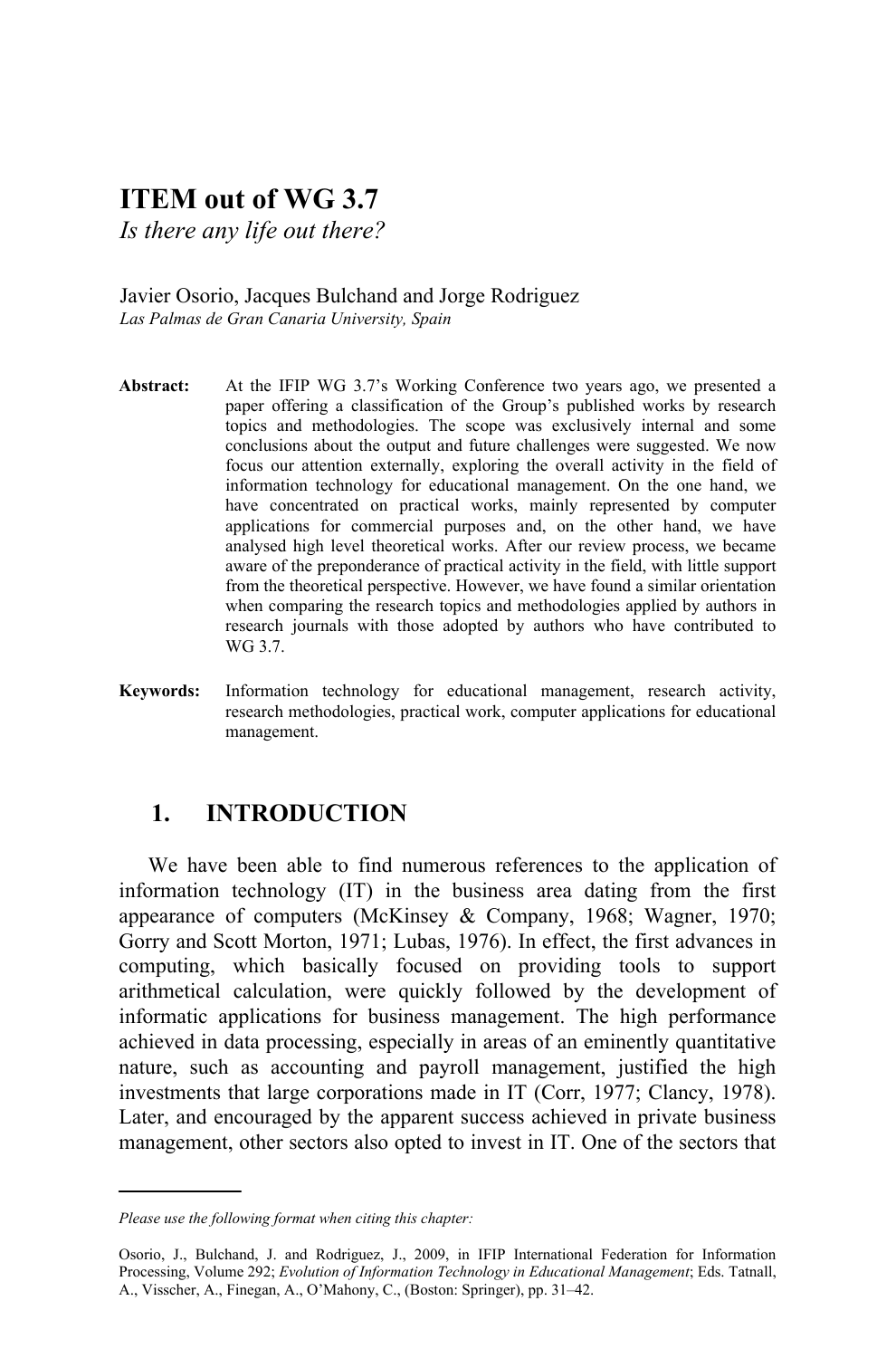joined the informatic wave was that of education, whose management needs were similar to those of business management, especially in the case of large institutions such as universities, ministries and education departments. Thus, accounting and payroll management similarly benefited from the implementation of IT within education organisations.

The use of computers in the education area really took off in the 1980s with the appearance of personal computers and later, in the early 1990s, with the growing popularity of an already mature tool, the Internet (Linn, 1998; Miesing, 1998). Focusing now on applications in the educational field, we have witnessed various phases in which most software production shifted from applications for education management to applications to support teaching and learning (William, 2002). The available power of computers at the time initially favoured the development of basic administration applications and, as that power increased, so did the development of highly complex applications where alphanumeric, graphic, sound and visual information combined to permit the development of effective applications for teaching and learning (Spencer, 1991).

One problem that has arisen in the education area is the efficient use of IT resources to optimise education management. In that respect, the lack of theories and know-how regarding how to plan or integrate IT for education management led to the appearance of numerous problems. The growth in investments by education authorities, particularly in the most developed countries, justified the initiation of studies of the problem in order to find empirically validated solutions. Thus, the specialist journals and forums began to address the problem of IT in education management in a different way. The increasing number of seminal works on the topic appeared alongside the growing presence of computers in the field of education (Heinich, 1970; Fleming and Levie, 1978). It should be stressed that this process did not take place in isolation; it benefited from the advances and contributions of the information systems (IS) area, which, to a great extent, fuels the area of study that concerns us. In that context, 1995 saw the creation of a working group within the Technical Committee for Education of the  $IFIP<sup>2</sup>$ , under the auspices of UNESCO, that focused exclusively on the area of information technology for educational management, from which its acronym  $(TFM)^3$  is taken. However, the existence of this workgroup by no means meant that its members monopolised this line of research; there are numerous contributions from different areas that have helped enrich this discipline.

This work aims to contextualise the work of that working group in relation to the activity undertaken in other areas, and especially in the research published in journals listed in the Science Citation Index (SCI) of the Institute for Scientific Information (ISI).

<sup>2</sup> IFIP: International Federation for Information Processing

<sup>3</sup> The working group in question is identified by the initials WG 3.7 of IFIP TC-3 (www.ifip.org)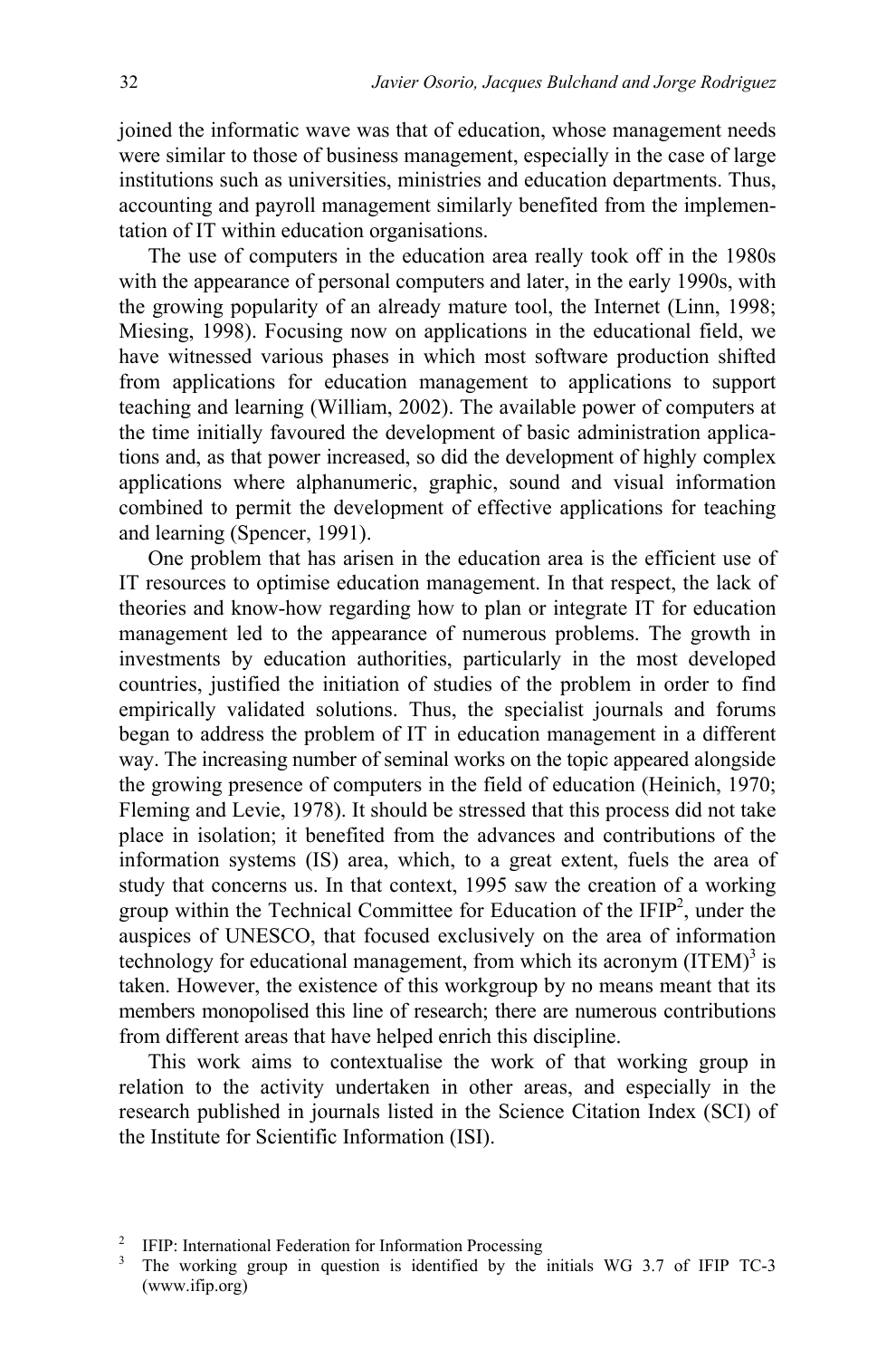#### **2. CONTEXTUALISATION**

To conduct the proposed study, we performed an operation to find and identify works in the field of ITEM. At the same time, we moved away from the purely academic and research environment to explore the commercial context in an attempt to somehow link the reality of the use of ITEM with that reflected in the relevant research. To that end, we used several sources. One source was an Internet search for commercial software used for educational management. Another was a similar search for research and diffusion groups in this field and the third was a search of the ISI data base for articles related to the topic. In order to establish criteria of comparison, our reference was the work by Osorio and Bulchand (2007), which focused on studying the activity of working group WG 3.7 during its first ten years.

In general, we based the search for information on the descriptors of the field of study that concerns us, namely "information technology for educational management". Since the relevant publications often use synonyms, such as "computer" instead of information technology and "school administration" to refer to educational management, we also used those words in the searches by means of Boolean combinations. First of all, we conducted a generic search using the Google Scholar search engine in order to know, in general terms, the extent of academic production in this topic. We repeated that search using generic Google and the same search parameters. The aim was to identify whether we could find indicators of the production of relevant content outside the purely academic field that was appreciably different from those found using Google Scholar. The next step was to explore the offer of applications and software for educational management that is available on Internet. Thus, we considered the possibility of estimating the fundamentally commercial production and finding a dichotomy between the academic and the commercial components. Finally, we accessed the ISI data base and searched for similar terms in journals of academic excellence. In this case, the search focused on journals in the specific field of "education" within the area of social sciences.

#### **3. RESULTS**

#### **3.1 General and Academic**

One of the problems associated with an Internet search for information is the difficulty of filtering the resulting information so that the results match the established criteria. In effect, the search for the words represented by the acronym ITEM resulted in millions of documents that contained some of the four words but relatively few that specifically included the whole term. The problem becomes more complicated because documents that are not directly related to the term appear first since they have higher hit rate on Internet. However, when the search was refined, most of the results corresponded to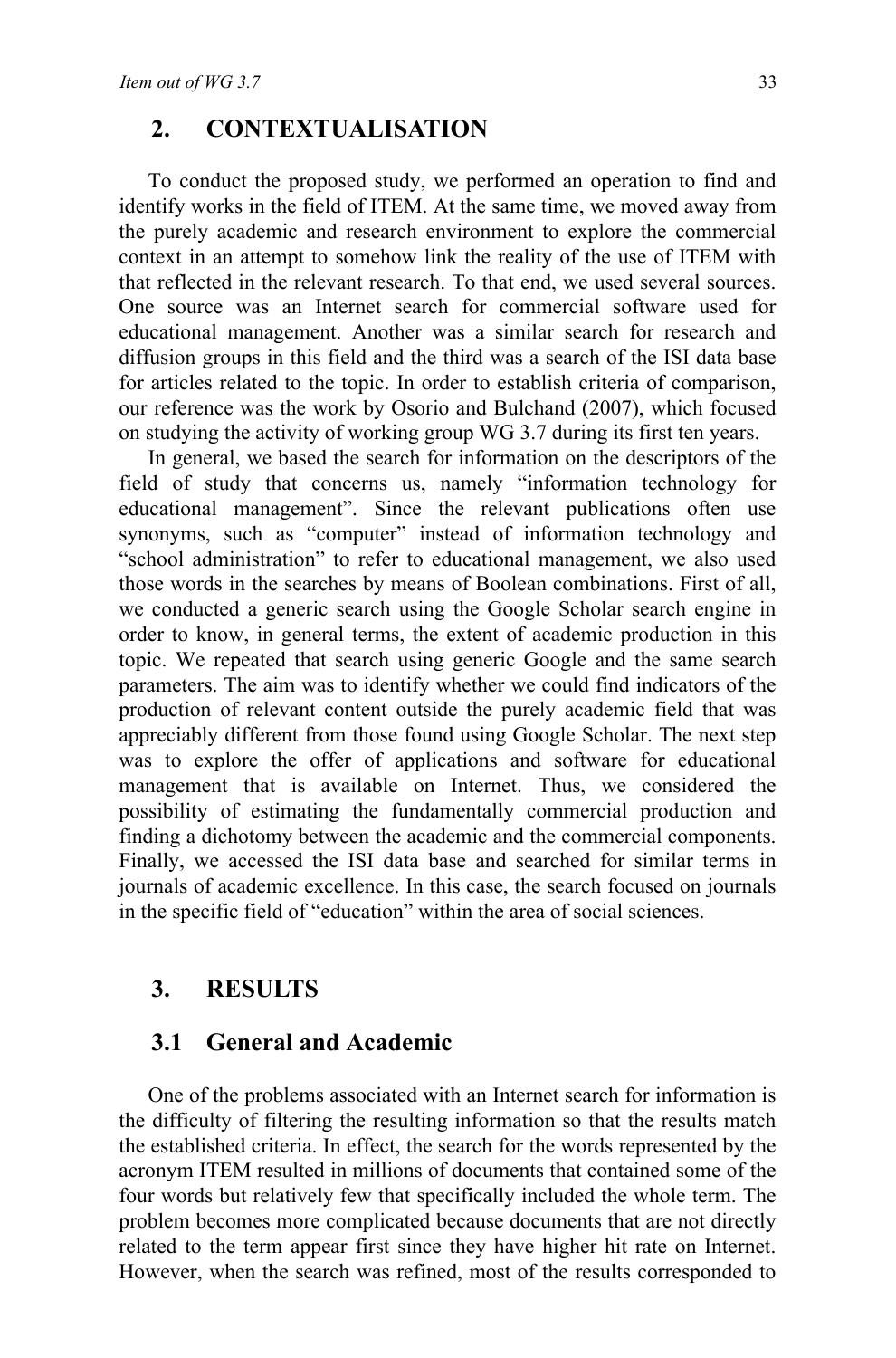academic documents and books mostly written by authors from the university environment, with few documents written by authors from the business field.

When we confined our search to the academic field and used a search engine like Google Scholar, after refining several times<sup>4</sup>, we found a total of 35 references that complied fully with the criteria of the area that concerned us. The predominance of books published by WG 3.7 stood out as a result of its biannual meetings. This led us to conclude that, in the academic sector, that group constitutes a referent with outstanding production. However, the above does not preclude the presence of numerous authors who have undertaken work in this field and whose collaboration with the works of WG 3.7 could be very enriching.

#### **3.2 Software**

The search for specialist commercial software for educational management in primary, secondary and university education centres constituted a conclusive factor that supported the basically applied and practical nature of the field of ITEM. The high number of informatic applications available commercially on Internet reflects the importance of this activity and goes some way to explain the scarcity of works from the high level academic sphere, as we shall see later. Using a single search engine and taking the English language as the reference, we identified 155 commercial software packages. That number can be considered quite high and reflects, on the one hand, the commercial interest in this field and, on the other, the absence of a clear topselling application in the sector, at least in the Anglo-Saxon context.

The applications for educational administration or management that we found cover uses for timetable management and classroom allocation, marks management, tracking student evolution as well as for accounting and financial management in education centres, although that last category displayed the lowest presence in the overall results. We should point out that the results of this search basically showed commercial applications and that there are numerous tools developed in-house by many education centres that, although operational, are not reflected in the search results.

In short, there is a strong imbalance between the practical dimension of ITEM, with its strong contribution in terms of investment effort and manhours, and the more theoretical dimension, focused on publications that determine the achievement of better results in the application of informatic tools in the field of educational management. That situation is not repeated in the area of the use of information technology in the business world, where a great number of informatic applications are available, some of which can be considered sales-leaders in the sector. There is also a broad base of

<sup>4</sup> By way of example, a search using the terms "computer\* education\* management" obtained 2,442 references although most of them could not be classified as belonging to our field of study.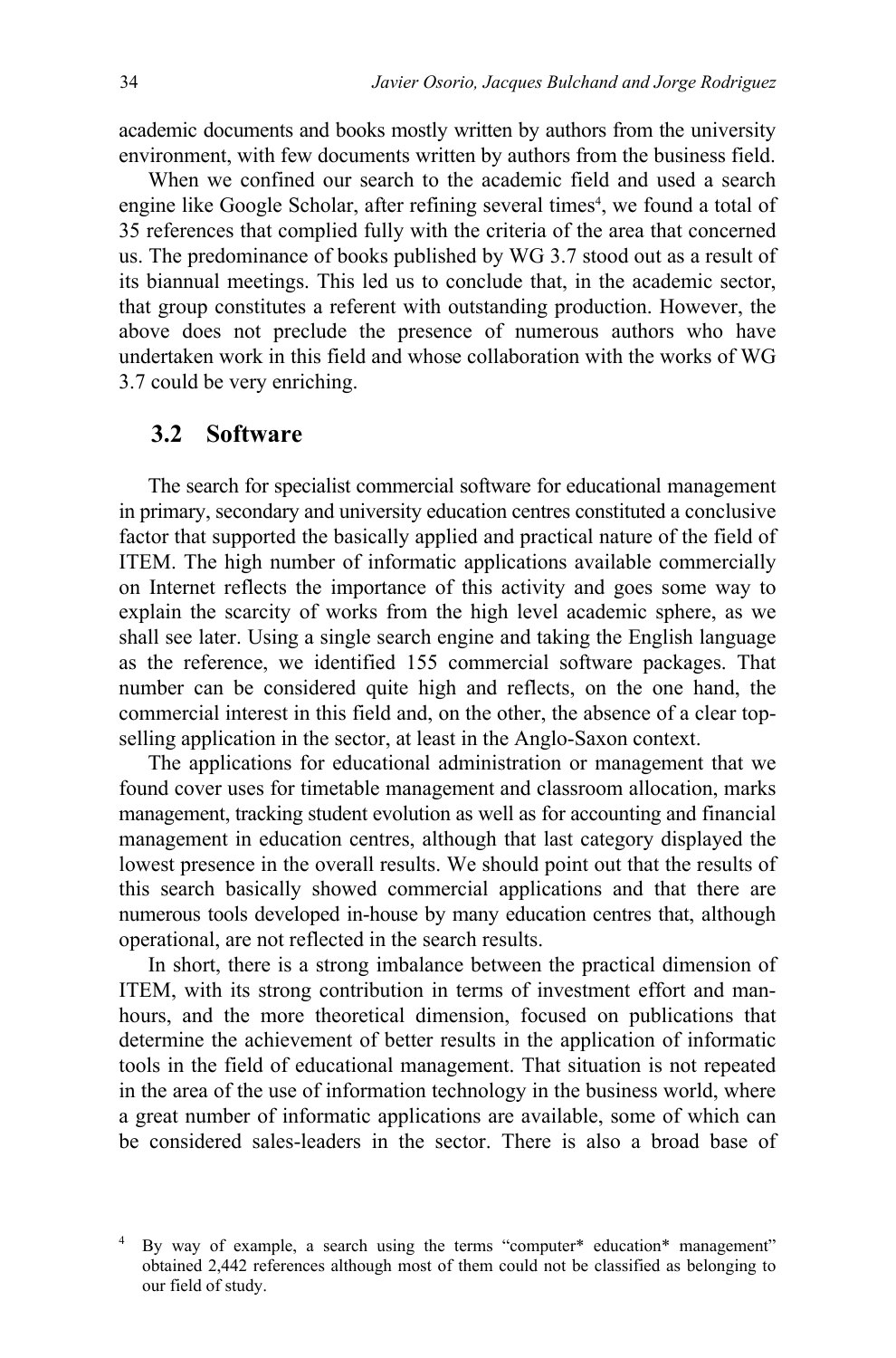publications and references to strategies and recommendations to promote best practices in their application in business management.

There is a strong link between the ITEM field and the more generic field of information systems and information technology (IS/IT). Some answers to the problem related to the introduction of IT in educational management may be sought in the latter field, since its larger base of knowledge offers solutions that, in the main, can adapt to the area that concerns us by maintaining nuances that are unique in the discipline of educational management.

#### **3.3 Journals indexed in the ISI**

With regard to the results of the ISI data base search, the most notable is the date of the first publication on the topic, which was in 1967. This demonstrates the early interest in the field, well before personal computers became known. Another notable characteristic of this group of publications is the low number of published articles that can be considered wholly related with our area of study compared with the numerous publications within the education area. However, even more noticeable is the high number of publications within that area but outside what could be called the "high academic level". This situation may be due to the fact that the field of study has an eminently practical nature with little margin for a particular theoretical body to be established. In addition to the above, this field has reached maturity and it hardly seems necessary to produce new theoretical constructs except in the case of new paradigms or theories appearing in the fields of management or information systems, on which, to a great extent, our field of study draws. Moreover, it should be said that the most dynamic agent of change in this discipline is information technology, which is in a state of constant evolution and whose advances have more impact from a practical than a scientific perspective. Another factor that might explain the scarcity of high level publications is the fact that the low impact of these publications for the scientific community generates little personal and professional motivation. One of the most representative indicators of that low impact is the small number of times that an article has been cited. This is demonstrated by the fact that, of the 48 articles that can be considered to belong to this discipline, 31 (64.6%) have never been cited in another publication indexed in the ISI, against the 17 that have been cited, the most cited having been cited 8 times.

In order to compare the topics that were considered in the research on the ISI data base and that can be considered characteristic of ITEM with those undertaken within WG 3.7, that group's articles were classified into the following areas: (a) Strategies to integrate IT into educational management; (b) Assimilation and integration of IT into educational management; (c) ITEM state of the art: The discipline's present situation and trends; (d) Assessment of IT support to educational management; (e) National, regional and local experience in the use of IT for educational management; (f) IT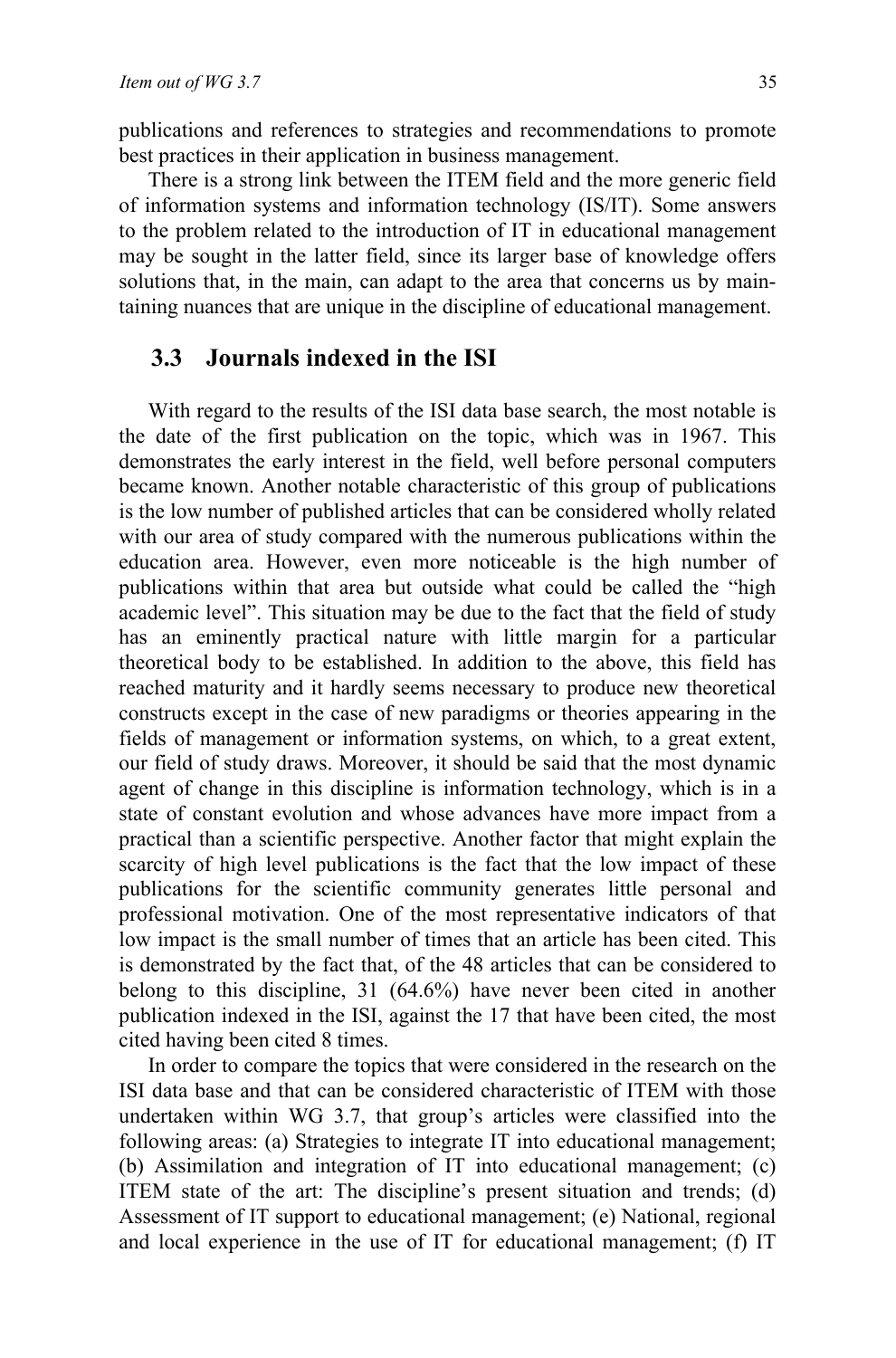applications in educational management; and (g) Teacher and manager training in the use of IT for educational management. Table 1 displays the data in absolute and relative terms of both samples.

| <b>Topic</b>                                                                            | <b>ISI Web</b><br>of Science<br>1968-2007)<br>N.<br>$\frac{6}{9}$ | <b>IFIP</b><br>WG 3.7<br>$(1995 - 2005)$<br>N.<br>$\frac{6}{9}$ |
|-----------------------------------------------------------------------------------------|-------------------------------------------------------------------|-----------------------------------------------------------------|
| Strategies to integrate IT into educational management.                                 | 6<br>$12.5\%$                                                     | $\mathbf Q$<br>$8.7\%$                                          |
| Assimilation and integration of IT into educational<br>management.                      | 9<br>18.8%                                                        | 27<br>26.2%                                                     |
| ITEM state of the art: The discipline's present situation<br>and trends.                | $\mathbf Q$<br>18.8%                                              | 3<br>$2.9\%$                                                    |
| Assessment of IT support to educational management.                                     | 6<br>12.5%                                                        | 20<br>19.4 %                                                    |
| National, regional and local experience in the use of IT<br>for educational management. | 6<br>$12.5\%$                                                     | 18<br>$17.5\%$                                                  |
| IT applications in educational management.                                              | 10<br>20.8%                                                       | 20<br>19.4 %                                                    |
| Teacher and manager training in the use of IT for<br>educational management.            | $\mathfrak{D}$<br>$4.1\%$                                         | 6<br>5.9%                                                       |
| TOTAL                                                                                   | 48<br>100 %                                                       | 103<br>100%                                                     |

**Table 1**: Papers classified by research subject

The following conclusions can be drawn from Table 1: the figures regarding the relative participation of the papers classified in the various research subjects show values in similar ranges for several of the identified categories. In some categories, the two figures are very close, as in the case of IT applications in educational management, where the difference is only 1.4%. It is this category that appears most frequently in the publications in the SCI of the ISI, with the peculiarity that it was quite a common topic in the 1970s and early 1980s. Hardly any papers that can be included in this category have appeared more recently. The reason for that chronological distribution may be that, during the mentioned period, information technology applications in educational management constituted a novelty and, since it was an innovative field, emphasis focused on of the announcement of new tools.

However, the greatest difference between the two groups of publications can be found in the group ITEM state of the art: The discipline's present situation and trends, in which the high presence of articles from the ISI data base, in percentage terms, contrasts with the almost token presence of WG 3.7 publications. The reason for that significant difference may lie in the editorial philosophy of the many journals that usually favoured the publication of articles of an integrative nature that addressed the developments and paradigms characteristic of a determined area of knowledge. This was because such articles were of great interest both to experienced and to new scholars in the discipline who wished to know the views of other, more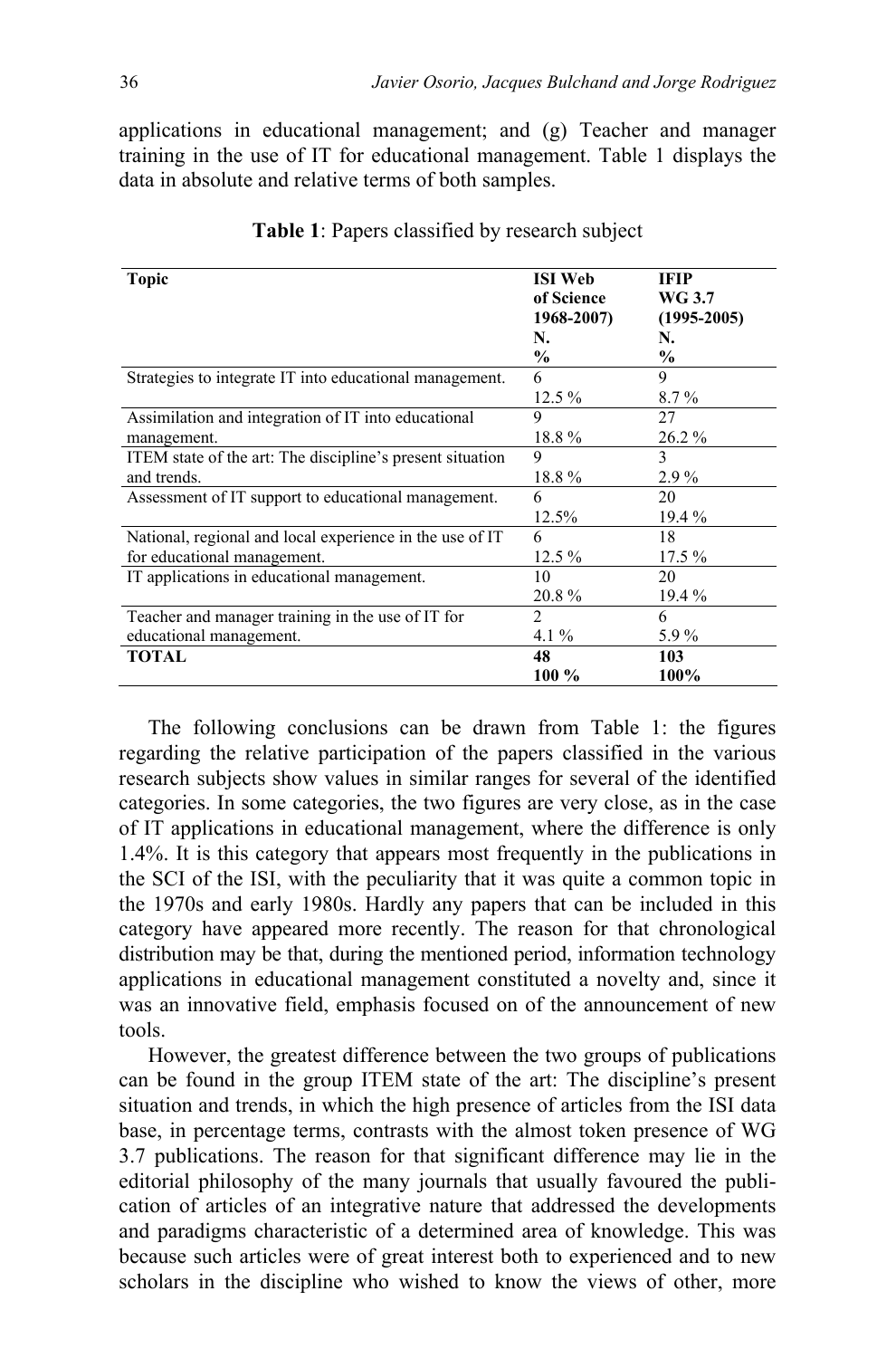erudite, academics on the general situation of the discipline. Moreover, novice readers were also able to extract from a single article a compendium of knowledge that they would otherwise have had to read different articles to obtain.

Furthermore, focusing on research methodologies and making use of their classification into the following types: (a) Theoretical – conceptual; (b) Theoretical – illustrative; (c) Empirical – case studies; and (d) Empirical – field studies, we compared them with the methodologies applied in WG 3.7 publications, as shown in Table 2, and reached the following conclusions. Firstly, there is a strong similarity between the percentages of theoretical and empirical articles in the two categories, the difference being only 2.8% in both cases. Secondly, although in the case of empirical research, the proportions in the two groups are very similar, there is the paradox that the tendency between the two groups is inverse. In other words, the proportion of articles based on case studies in one group is very similar to that of articles based on field studies in the other, and vice versa, with articles using field studies as the methodology predominant in the articles from the SCI of ISI. One possible explanation for the above may lie in the tendency of publications indexed in the SCI to publish articles based on this methodology because it was considered "more scientific" due to the more universal conclusions that are usually associated with it.

|                             | <b>ISI Web</b>  | <b>TFIP</b>     |
|-----------------------------|-----------------|-----------------|
|                             | of Science      | WG 3.7          |
| <b>Research methodology</b> | $(1968 - 2007)$ | $(1995 - 2005)$ |
|                             | N.              | N.              |
|                             | $\frac{6}{9}$   | $\frac{0}{0}$   |
| <b>Theoretical studies</b>  | 21              | 48              |
|                             | 43.8 $%$        | 46.6 $%$        |
| Theoretical – conceptual    | 9               | 18              |
|                             | 18.8%           | $17.5\%$        |
| Theoretical - illustrative  | 12              | 30              |
|                             | $25\%$          | $29.1\%$        |
| <b>Empirical studies</b>    | 27              | 55.             |
|                             | 56.2 %          | 53.4 %          |
| Empirical – case studies    | 8               | 37              |
|                             | $16.6\%$        | 35.9%           |
| Empirical - field studies   | 19              | 18              |
|                             | 39.6 %          | $17.5\%$        |
| <b>TOTAL</b>                | 48              | 103             |
|                             | 100 %           | 100%            |

#### **4. CONCLUSIONS**

ITEM is a field that is strongly influenced by innovations in IT, as demonstrated by the content of a great number of publications that can be classified as belonging to this category. This contingent character regarding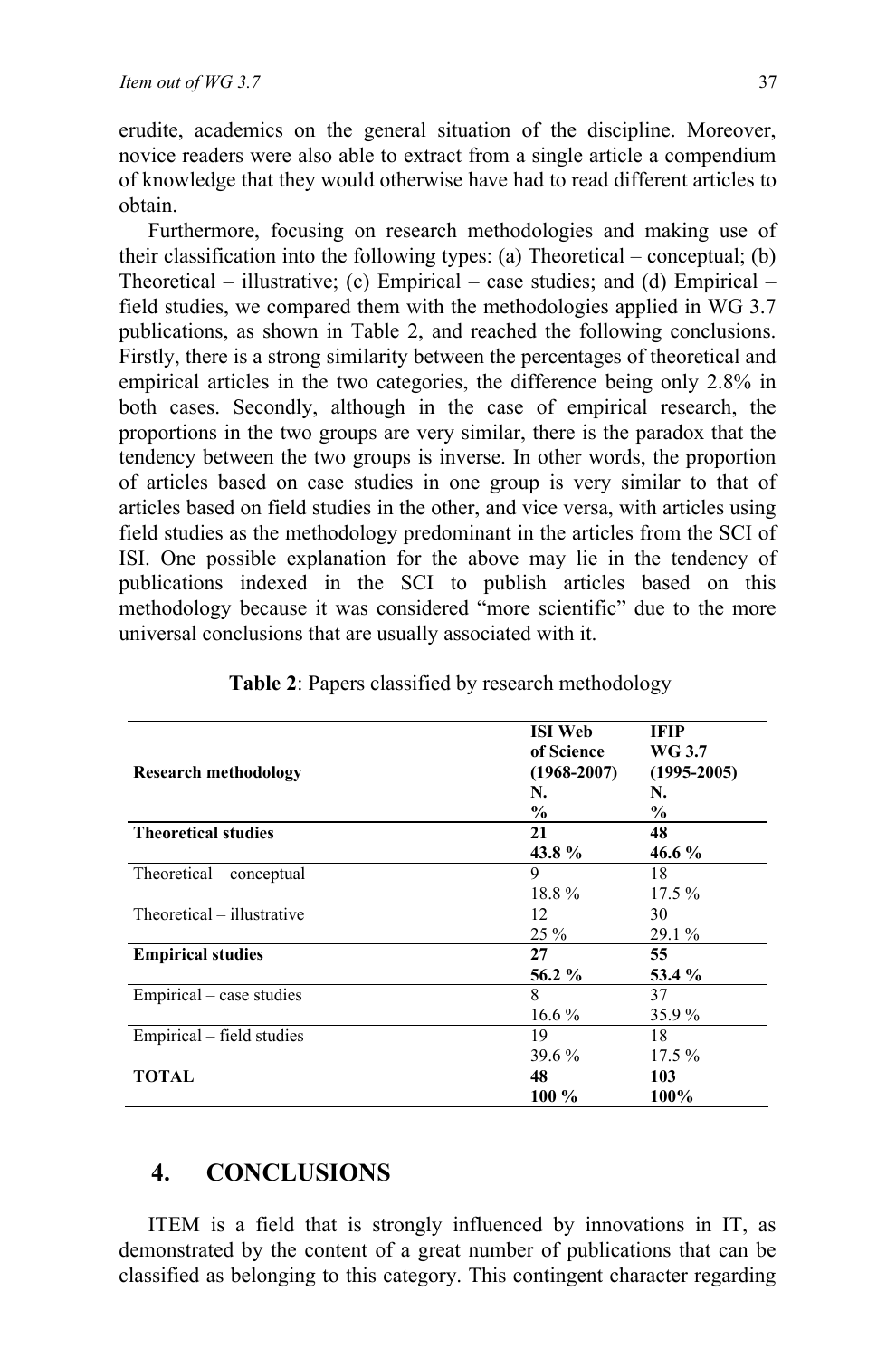technology has aroused greater interest in the area related to the marketing of informatic products than at a scientific-academic level, and as the scientific level of the publications increases, that interest appears to obey an inversely proportional relationship to that level.

The community researching this topic could find a meeting point in WG 3.7 and that group could be open to the inclusion of new members by means of direct contact with other academics who have published articles related to the discipline.

Finally, and given the importance of this field in practice, there should be a debate within ITEM about what topics should be the object of future research. The aim would be to link research to market interest, in other words, not to widen the present gap between the direction taken by theoretical research works and that followed by practical application in the educational management activity.

#### **5. APPENDIX**

Table 3 shows the results of articles found in the ISI Web of Knowledge. The search was performed combining the terms (compute\* OR tech\* OR IT OR information technology OR IS OR IS/IT OR inf\* syst\*) AND (education\* admin\* OR education\* management). From the list obtained, a tighter search was carried out by reading the abstracts to select only those papers which better fitted the scope of ITEM.

| Title                           | Author(s)          | Source                | Date |
|---------------------------------|--------------------|-----------------------|------|
| Cyber schooling framework:      | Chen NS.           | International journal | 2007 |
| Improving mobility and situated | Kinshuk, Wang      | of engineering        |      |
| learning                        | YH                 | education             |      |
| Development of eMed: A          | Watson EGS.        | Academic medicine     | 2007 |
| comprehensive, modular          | Moloney PJ,        |                       |      |
| curriculum-management system    | Toohey SM          |                       |      |
| Improving the utilisation of    | Bosker RJ.         | School effectiveness  | 2007 |
| management information systems  | Branderhorst EM.   | and school            |      |
| in secondary schools            | Visscher AJ        | improvement           |      |
| Systems limitations hamper      | Wisdom JP, White   | Educational           | 2007 |
| integration of accessible       | N, Goldsmith K,    | technology & society  |      |
| information technology in       | et al.             |                       |      |
| northwest USK-12 schools        |                    |                       |      |
| Data for school improvement:    | Breiter A, Light D | Educational           | 2006 |
| Factors for designing effective |                    | technology & society  |      |
| information systems to support  |                    |                       |      |
| decision-making in schools      |                    |                       |      |
| Complexity of integrating       | Akbaba-Altun S     | Educational           | 2006 |
| computer technologies into      |                    | Technology $\&$       |      |
| education in Turkey             |                    | Society               |      |
| All aboard-destination unknown: | Goldberg AK,       | Educational           | 2006 |

**Table 3**: Papers extracted the ISI Web of Knowledge to perform the analysis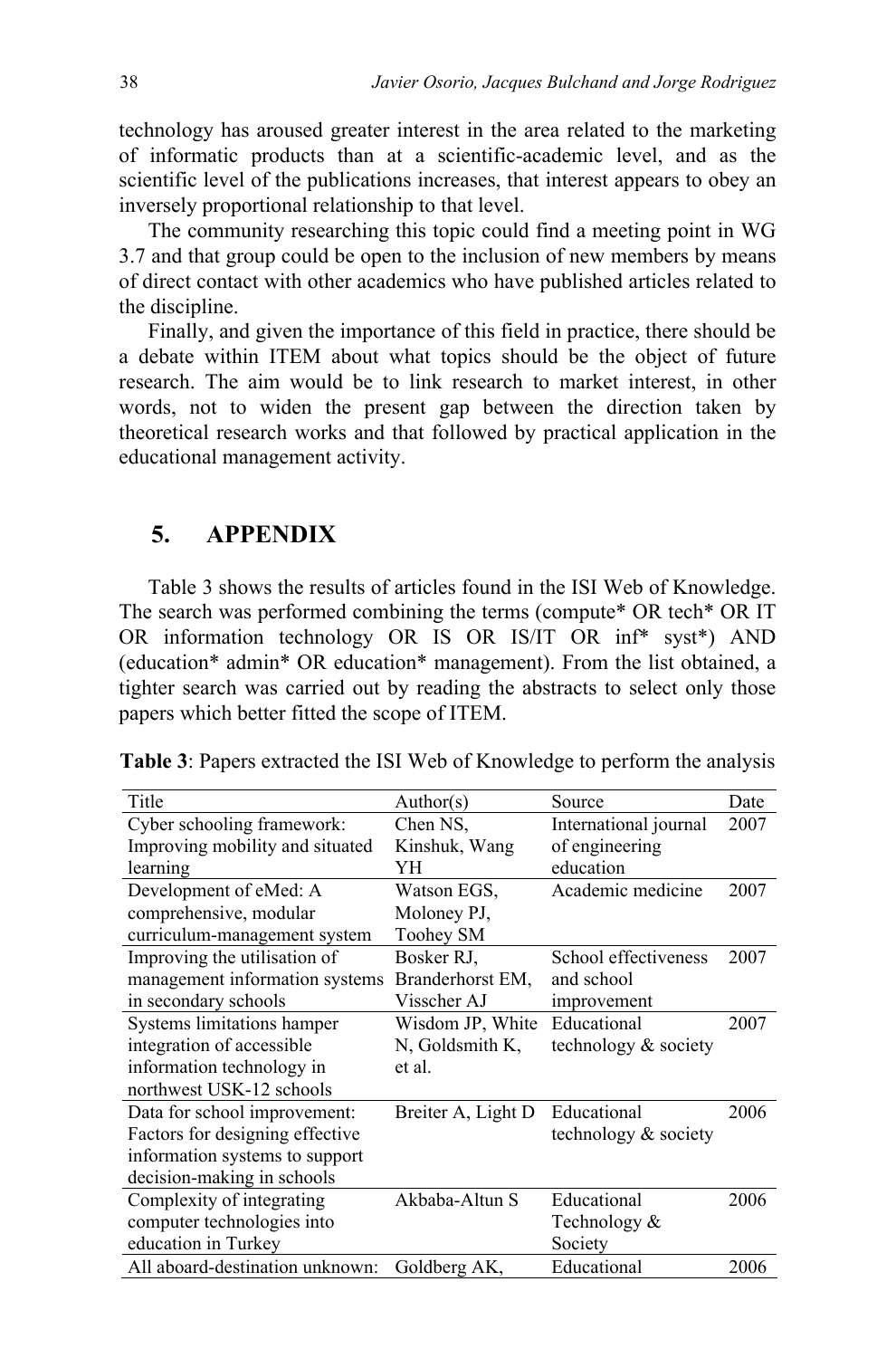| A sociological discussion of             | Riemer FJ          | technology & society                     |      |
|------------------------------------------|--------------------|------------------------------------------|------|
| online learning                          |                    |                                          |      |
| School technology leadership:            | Anderson RE,       | Educational                              | 2005 |
| An empirical investigation of            | Dexter S           | administration                           |      |
| prevalence and effect                    |                    | quarterly                                |      |
| Using information and                    | Aduwa-Ogiegbaen    | Educational                              | 2005 |
| communication technology in              | SE, Iyamu EOS      | technology & society                     |      |
| secondary schools in Nigeria:            |                    |                                          |      |
| Problems and prospects                   |                    |                                          |      |
| An approach to assisting teachers        | Chang LJ, Chou     | International journal                    | 2004 |
| in building physical and network         | CY, Chen ZH        | of educational                           |      |
| hybrid community-based                   |                    | development                              |      |
| learning environments: the               |                    |                                          |      |
| Taiwanese experience                     |                    |                                          |      |
| Education project management in Harvey S |                    | International journal                    | 2004 |
| the information age: the case of         |                    | of educational                           |      |
| the Kimberley Thusanang Project          |                    | development                              |      |
| Examining teachers' decisions to         | Sugar W, Crawley   | Educational                              | 2004 |
| adopt new technology                     | F, Fine B          | technology & society                     |      |
| Meta-knowledge - a success               | Herrmann T,        | Educational                              | 2003 |
| factor for computer-supported            | Kienle A,          | technology & society                     |      |
| organizational learning in               | Reiband N          |                                          |      |
| companies                                |                    |                                          |      |
| Evaluation of the                        | Visscher A, Wild   | British journal of                       | 2003 |
| implementation, use and effects          | P, Smith D, et al. | educational                              |      |
| of a computerised management             |                    | technology                               |      |
| information system in English            |                    |                                          |      |
| secondary schools                        |                    |                                          |      |
| Teacher training on technology-          | Tan SC, Hu C,      | Educational                              | 2003 |
| enhanced instruction - A holistic        | Wong SK            | technology & society                     |      |
| approach                                 |                    |                                          |      |
| Public school administrators and         | Nance JP           | Educational                              | 2003 |
| technology policy making                 |                    | administration                           |      |
|                                          |                    | quarterly                                |      |
| The professional development of          | Peterson K         | Educational                              | 2002 |
| principals: Innovations and              |                    | administration                           |      |
| opportunities                            |                    | quarterly                                |      |
| Information technology in dental         |                    | Yip HK, Barnes IE British dental journal | 1999 |
| education                                |                    |                                          |      |
| New technologies and the                 | Bryson M, DE       | <b>Educational policy</b>                | 1998 |
| cultural ecology of primary              | Castell S          |                                          |      |
| schooling: Imagining teachers as         |                    |                                          |      |
| Luddites in/deed                         |                    |                                          |      |
| Computer-based simulations of            |                    |                                          |      |
|                                          | Maynes B,          | Educational<br>administration            | 1996 |
| the school principalship:                | McIntosh G,        |                                          |      |
| Preparation for professional             | Mappin D           | quarterly                                |      |
| practice                                 |                    |                                          |      |
| MIS implementation in schools:           | Telem M            | Computers &                              | 1996 |
| A systems socio-technical                |                    | education                                |      |
| framework                                |                    |                                          |      |
| Selecting a commercial clinical          | Wont ET,           | Journal of the                           | 1994 |
| information-system - an                  | Abendroth TW       | American medical                         |      |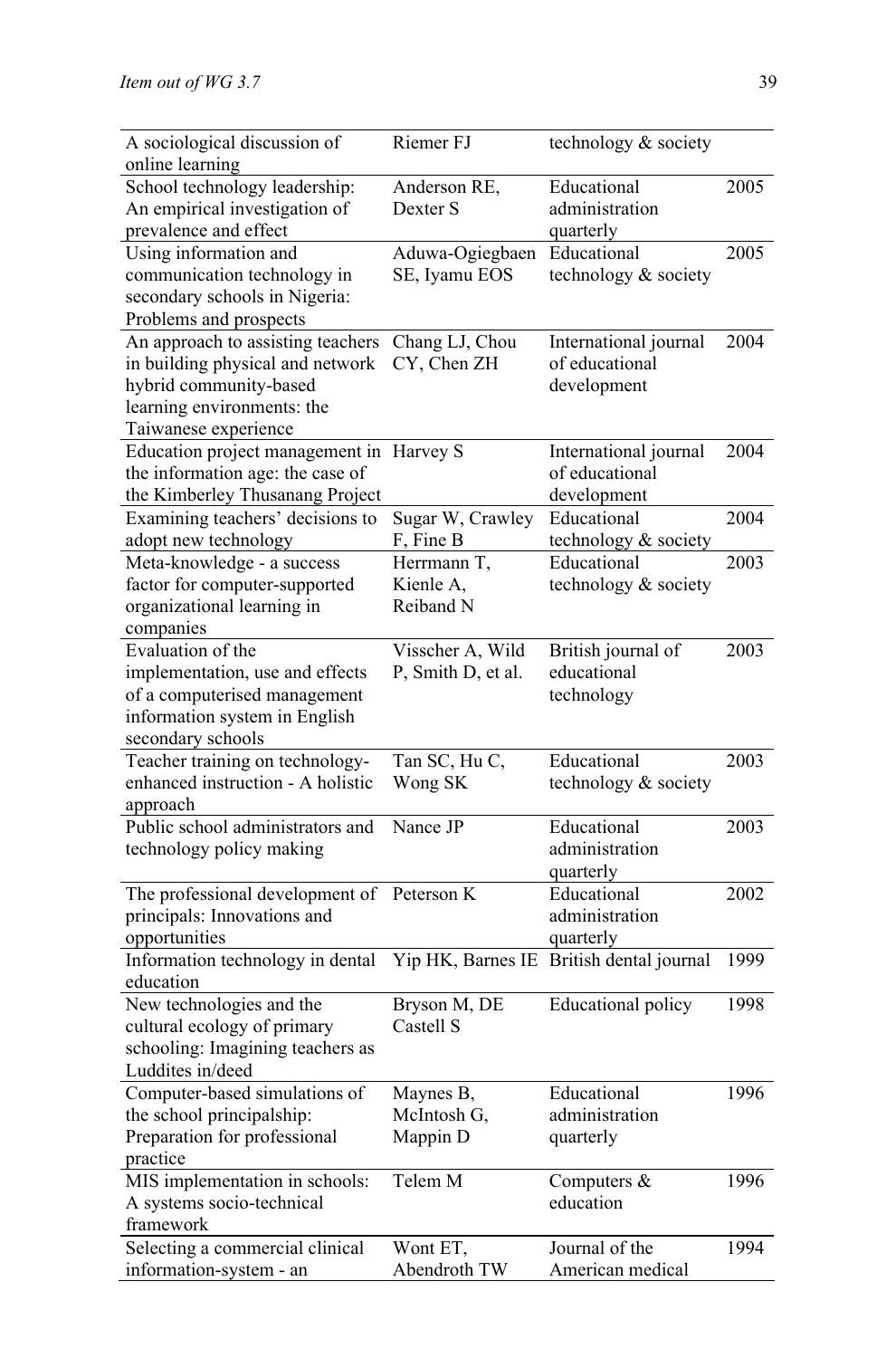| academic medical-centers           |                   | informatics          |      |
|------------------------------------|-------------------|----------------------|------|
| experience                         |                   | association          |      |
| Staff usage of information         | Schwieso J        | Educational &        | 1993 |
| technology in a faculty of higher- |                   | training technology  |      |
| education - a survey and case-     |                   | international        |      |
| study                              |                   |                      |      |
| Distance learning partnership      | Brownridge IC     | Education            | 1993 |
| Campus computing - a big           | NEAL CV,          | Education            | 1993 |
| approach by a small college        | <b>KELSEY DH</b>  |                      |      |
| Brain train - professional-        | Keenan S          | <b>Education</b> for | 1992 |
| education and training             |                   | information          |      |
| requirements in developing-        |                   |                      |      |
| countries                          |                   |                      |      |
| The role of the British-council    | Bate G            | <b>Education</b> for | 1992 |
|                                    |                   | information          |      |
| EMS - case-study in                | Zhang Y,          | Information and      | 1991 |
| methodology for designing          | Hitchcock P       | software technology  |      |
| knowledge-based systems and        |                   |                      |      |
| information-systems                |                   |                      |      |
| Effectiveness of computer-         | Schloss PJ,       | Journal of special   | 1986 |
| assisted special-education         | Cartwright GP,    | education            |      |
| administration simulations         | Smith MA          |                      |      |
| Voluntary technological growth -   | Rhodes LA         | Educational          | 1984 |
| an administrative challenge        |                   | leadership           |      |
| A national status-report on the    | Burrello LC,      | Journal of special   | 1983 |
| use of electronic technology in    | Tracy Ml,         | education            |      |
| special-education management       | Glassman EJ       |                      |      |
| Harnessing the computer in         | Clemson B         | Journal of           | 1980 |
| educational management             |                   | educational          |      |
|                                    |                   | administration       |      |
| Information-systems and            | Simmons JR        | Educational          | 1979 |
| educational-administration -       |                   | technology           |      |
| totally inseparable and generally  |                   |                      |      |
| archaic                            |                   |                      |      |
| Application of computer to an      | Schmitt NJ        | Educational          | 1976 |
| educational management             |                   | technology           |      |
| problem - from naivety to          |                   |                      |      |
| frustration, to victory            |                   |                      |      |
| Considerations in design of        | <b>Bruno JE</b>   | Management           | 1975 |
| information-systems for            |                   |                      |      |
| educational management             |                   |                      |      |
| Educational management             | Hayman JL         | Educational          | 1974 |
| information systems for seventies  |                   | administration       |      |
|                                    |                   | quarterly            |      |
| Systems technology and operant     | Throne JM         | Educational          | 1973 |
| conditioning in organization and   |                   | technology           |      |
| administration of university       |                   |                      |      |
| affiliated facility for mental     |                   |                      |      |
| retardation                        |                   |                      |      |
| Training educational managers      | Banghart FW,      | Educational          | 1973 |
| via educational technology         | Harris E, Mcgee J | technology           |      |
| Technology-based educational       | Hayman RW,        | Educational          | 1972 |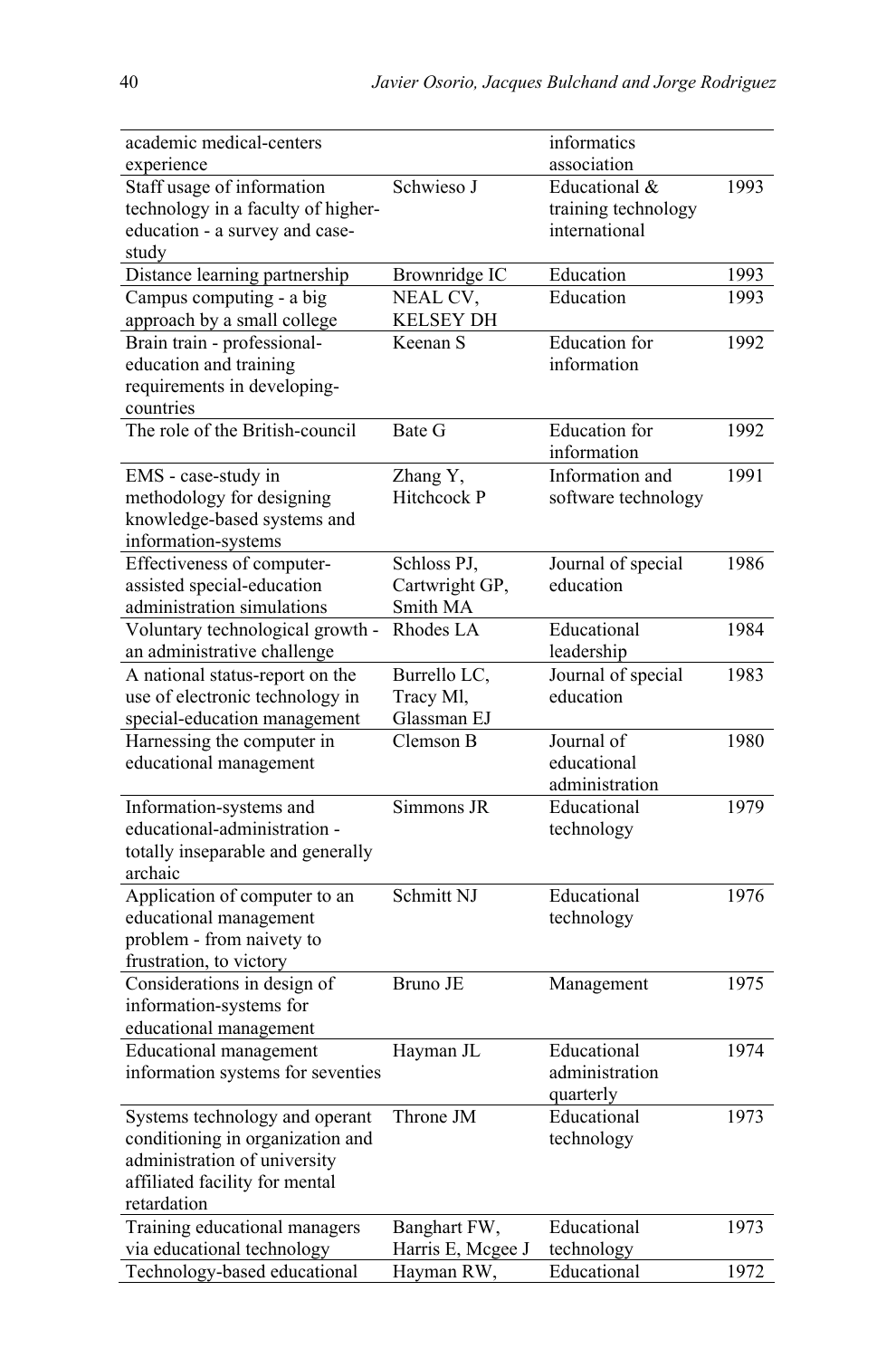| system using computer           | Lord W            | technology         |      |
|---------------------------------|-------------------|--------------------|------|
| management                      |                   |                    |      |
| Use of computer in educational  | Shaw DC           | Educational        | 1972 |
| management                      |                   | technology         |      |
| Information system design for   | Turksen IB,       | Socio-economic     | 1972 |
| educational management          | Holzman AG        | planning sciences  |      |
| Trends in administrative        | Engel RA          | Education          | 1971 |
| technology                      |                   |                    |      |
| Computer-aided education        | Thrasher CL.      | Journal of         | 1971 |
| management - integrated records | Campbell JH,      | educational data   |      |
| and counseling system           | <b>Bennett GE</b> | processing         |      |
| Instructional technology and    | Eye GG, Garrison  | Educational        | 1969 |
| administrative decisions        | Mb, Kuhn JA       | technology         |      |
| Technology of computers and     | Mcloone EP        | Educational        | 1969 |
| systems analysis - impact on    |                   | technology         |      |
| school management               |                   |                    |      |
| Educational technology -        | Randall R.        | Educational        | 1968 |
| economics, management and       | <b>Blaschke C</b> | technology         |      |
| public policy                   |                   |                    |      |
| Computer concepts and           | Caffrey J         | Educational record | 1967 |
| educational administration      | Marker, RW,       |                    |      |
|                                 | McGraw, PP and    |                    |      |
|                                 | Stone,FD          |                    |      |

### **6. REFERENCES**

- Clancy, D.K. (1978). "The management control problems of responsibility accounting". *Management Accounting*, March.
- Corr, A.V. (1977). "Accounting information for managerial decision". *Financial Executive*. August.
- Fleming, M.L. and Levie, W.H. (1978). *Instructional message design. Principles from the behavioural sciences*. Educational Technology Publications. Englewood Cliffs, NJ.
- Gorry, A. and Scott Morton, M. (1971). "A framework for management information systems". Sloan Management Review. Vol. 13, No 1.
- Heinich, R. (1970). *Technology and the management of instruction*. Association for Educational Communication and Technology. Washington, DC.
- Linn, M.; Bell, P. and Hsi, S (1998). "Using the Internet to enhance student understanding of science: The knowledge integration environment". *Interactive Learning Environments*. Vol. 6, pp 4-38.
- Lubas, D.P. (1976). "Developing a computerized general ledger system". *Management Accounting*. May, pp-53-65.
- McKinsey & Company (1968). *Unlocking the computer profit potential*. McKinsey, Mass.